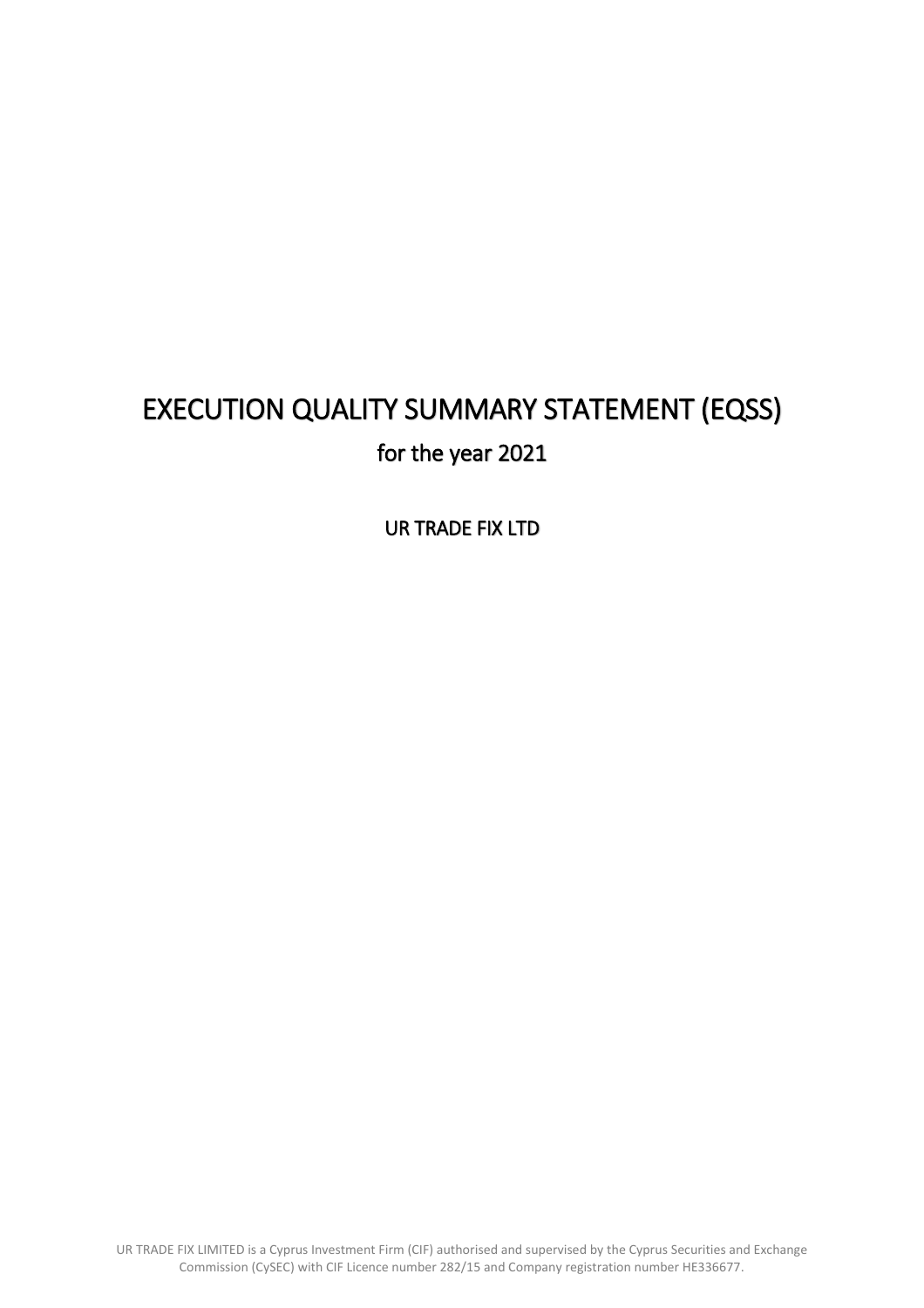## **1. Scope of the document**

The Execution Quality Summary Statement (hereinafter "**the EQSS**") is a statement that UR Trade Fix Limited (hereinafter "the Company"), an Investment Firm authorised and regulated by the Cyprus Securities and Exchange Commission with Licence Number 282/15, is required to disclose to its clients under Commission Delegated Regulation (EU) 2017/576 of  $8<sup>th</sup>$  June 2016 (hereinafter "RTS 28") supplementing Directive 2014/65/EU of the European Parliament and of the Council, regarding regulatory technical standards for the annual publication by investment firms of information on the identity of execution venues and on the quality of execution.

The EQSS is a summary of the analysis and conclusions the Company drew from its detailed monitoring of the quality of execution obtained on the execution venues where it executed all client orders during the year 2021, covering a full year cycle (hereinafter "the Year Under Review").

The Company urges its clients and/or potential clients to read the EQSS carefully as it discloses information on how the Company executes orders when operating under the STP model in relation to the Asset Class of CFDs.

The EQSS along with the accompanied tables will remain on the Company's website for a minimum period of two (2) years, following their publication on the website.

## **2. Relative Importance of Execution Factors during the year under review**

Under the relevant regulatory framework, the Company considers the following execution factors when assessing the quality of execution:

- Price;
- Cost;
- Speed of execution;
- Likelihood of execution;
- Likelihood of settlement;
- Size of order;
- Market impact;
- Nature of order.

For details on how each factor is assessed when executing clients' orders, please refer to the Company's Best Interest and Order Execution Policy.

During the year under review, the Company offered services to only **Retail Clients** in which the Company by virtue of the applicable regulatory framework is required to provide best execution in accordance with total consideration whereby total consideration represents the price of the Financial Instrument and the costs related to execution, which include all expenses incurred by the client which directly related to the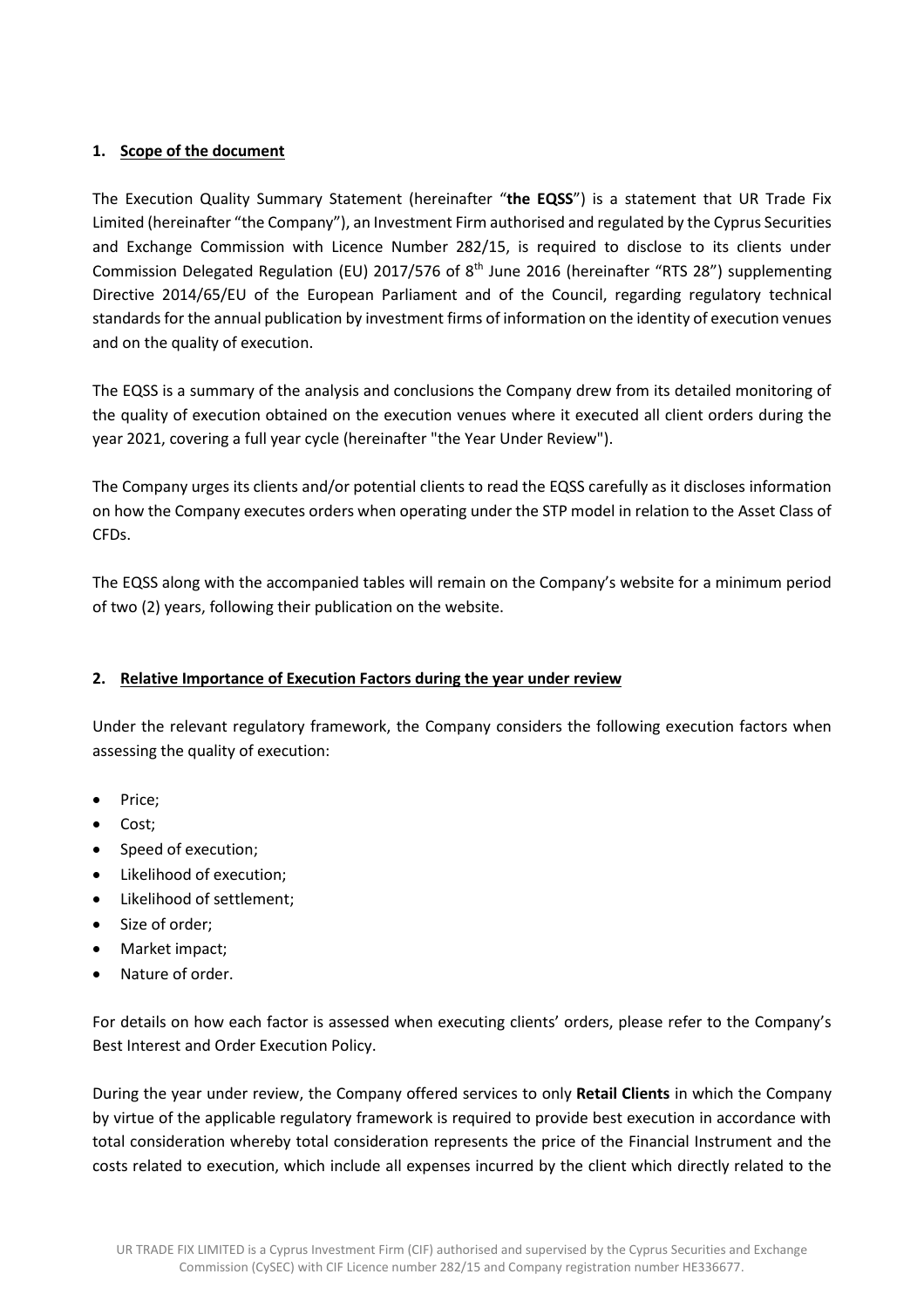execution of the Order, including execution venue fees, clearing and settlement fees and any other fees paid to third parties involved in the execution of the order, as applicable.

Note: During the Year Under Review, the Company did not establish any business relationship with Professional Clients and any Eligible Counterparty.

#### **3. Execution Venues during the Year Under Review**

The Company's Execution Venues during the Year Under Review were:

| No.            | <b>Name of Execution Venue</b><br>(LEI)                 | <b>Country of</b><br><b>Establishment</b> | Commencement<br>date of the business<br>relationship with<br>the Company | End date of the<br>business relationship<br>with the Company |
|----------------|---------------------------------------------------------|-------------------------------------------|--------------------------------------------------------------------------|--------------------------------------------------------------|
|                | <b>GBE Brokers Limited</b><br>213800GTHAE44SHT4L77      | Cyprus                                    | 30.06.2016                                                               |                                                              |
| $\overline{2}$ | <b>Tample Capital (PTY) LTD</b><br>213800GTHAE44SHT4L77 | South Africa                              | 16.09.2019                                                               |                                                              |

The Company maintains close links or common ownership structure with one (1) of the above-mentioned execution venues used to execute client orders; Tample Capital (PTY) LTD.

#### **4. Change of Execution Venues during the Year Under Review**

During the year under review the Company did not make any changes to its execution venues.

#### **5. Conflicts of interest**

The Company maintains close links or common ownership structure with the Tample Capital (PTY) LTD. However, the Company has in place sufficient safeguards against any potential conflicts of interest.

It should be noted that, during the year under review, the Company had agreements in place with execution venues to ensure that the Company complies with the relevant laws and regulations, including but not limited to the Negative Balance Protection requirement, regarding stop-out levels and leverages.

## **6. Payments or non-monetary benefits (made or received) to/by Execution Venues**

During the year under review the Company's arrangements with its liquidity providers stipulated that the Company does not receive any monies or non-monetary benefits from the liquidity providers for the execution of clients' orders. The Company pays its liquidity providers a fee based on trading volume that does not create a conflict of interest.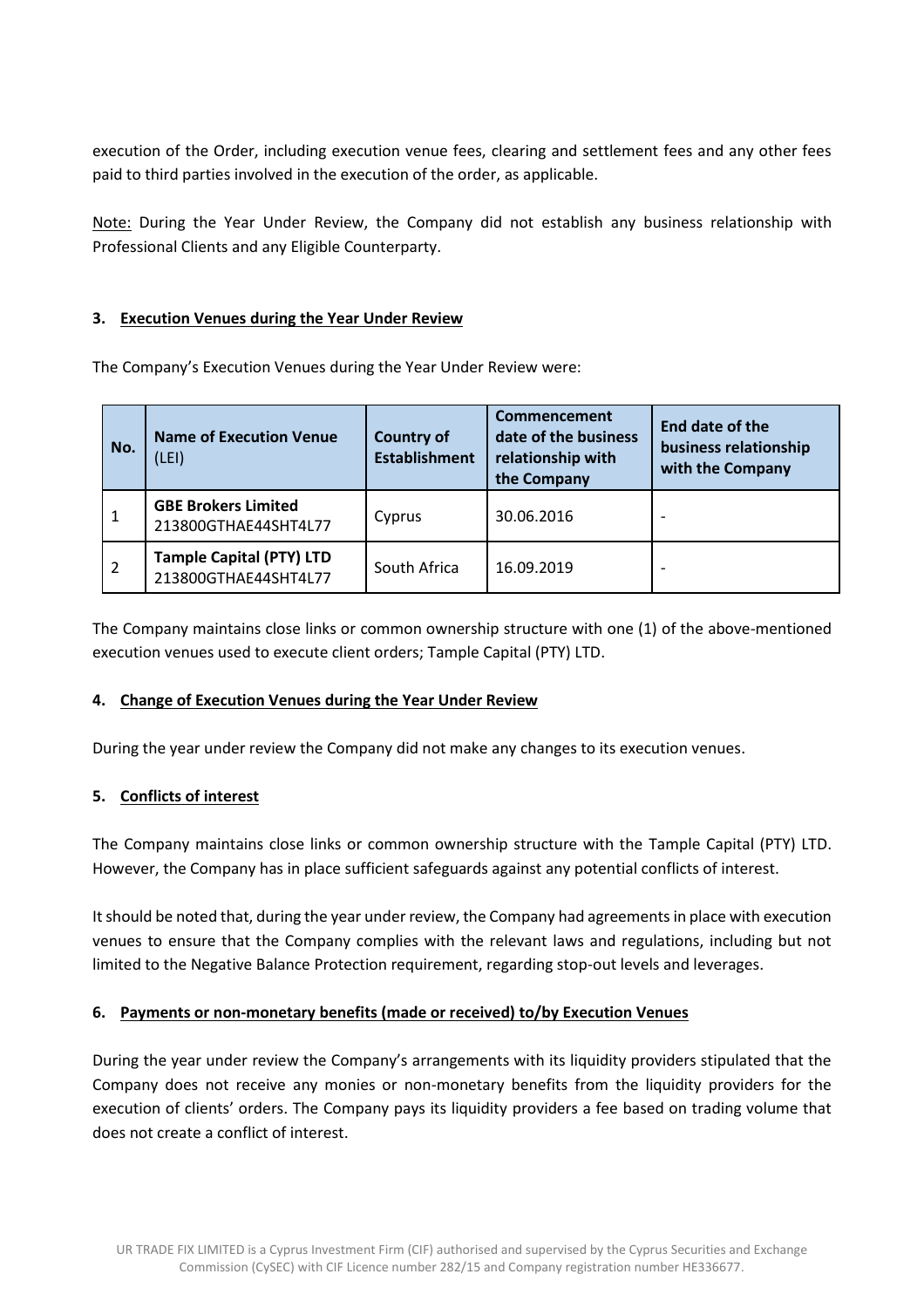The Company generates its revenues from commissions paid by its clients upon initiating a trading order. The Company's costs and charges are listed on the Company's website.

## **7. Data and Tools relating to the quality of Execution**

During the year under review, the Company's Head of Brokerage Department employed a number of both manual and automatic tools for monitoring the data relating to the quality of execution, particularly with regards to the below dimensions:

- a. Evaluating the Company's execution venue(s) in accordance to the following:
	- Pricing Frequency (price updates in real time);
	- Speed of execution;
	- Frequency and duration of price freezing;
	- Pricing transparency;
	- Slippage frequency etc.
- b. Price Fairness:

i.e. comparing independent prices relayed by all its execution venues and with other independent market data providers

c. Technological prowess of Company systems

i.e. monitoring the responsiveness of Company's interface (e.g. lag, integration with the IT systems of the execution venues etc.).

## **8. Reviews of Execution Monitoring - Control Functions**

The Company's Head of Brokerage Department performs manual and automatic evaluation process described above (*please refer to Section 7*) and if further actions are required, he liaises with the Company's Senior Management.

The Company's control functions (Compliance and Internal Audit) scrutinise the monitoring procedure conducted by the Brokerage Department and any actions taken by the Company's Senior Management. Any findings identified by the Company's control functions are presented to the Company's Board of Directors at least annually, for further scrutiny and actions.

## **9. Execution Venues Report**

The information presented below refers to the top five (5) execution venues in terms of trading volumes used by the Company for executing the orders of Retail and Professional Clients, under the STP model. The information refers to the Asset Class of CFDs for the year 2021.

#### **Table 1: Retail Clients**

| <b>Class of Instrument</b> | <b>Contracts for difference (CFDs)</b> |
|----------------------------|----------------------------------------|
|----------------------------|----------------------------------------|